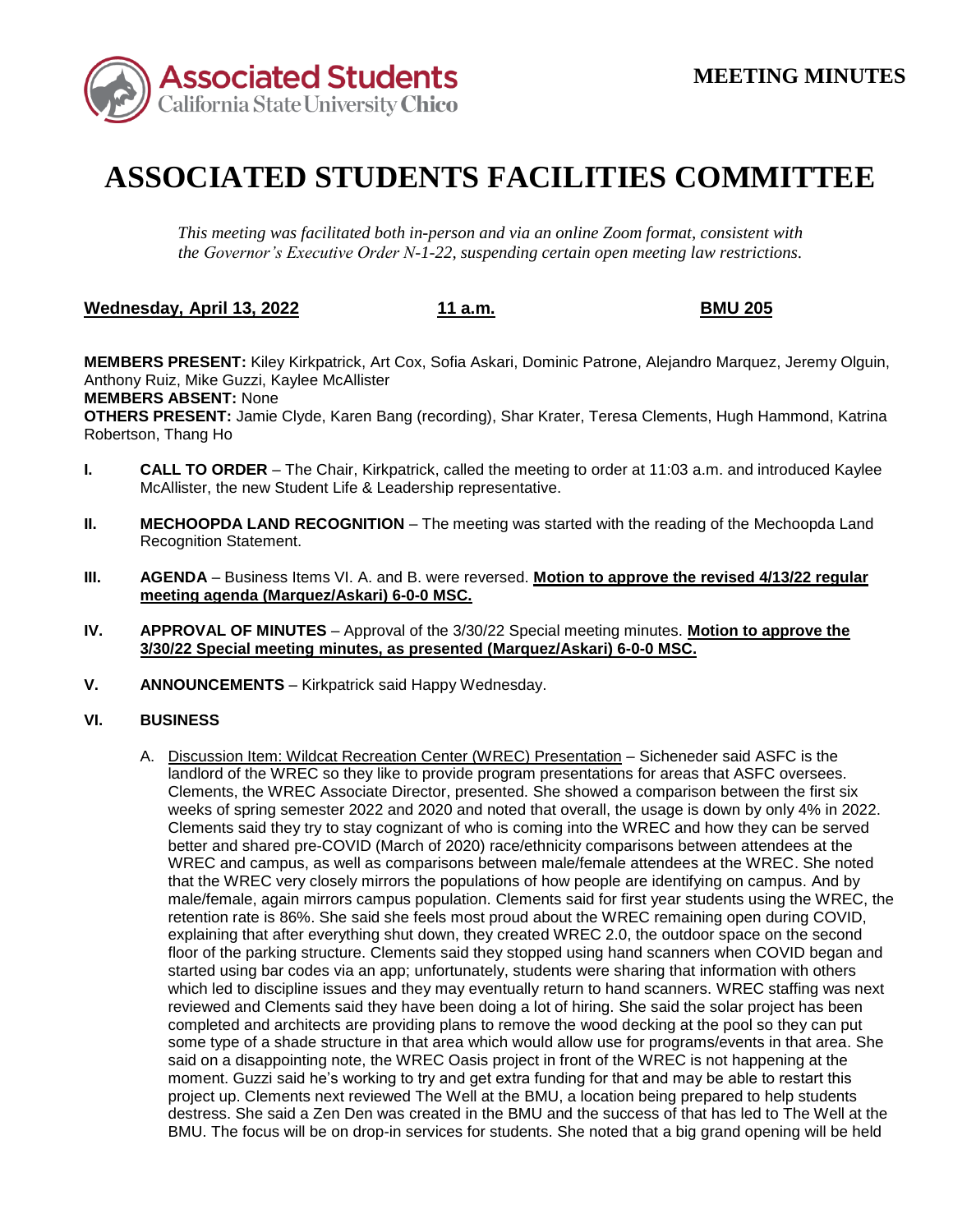thanked Clements as well as Guzzi and his team for WREC 2.0 during the pandemic. next fall. She said CSU, Northridge is the only other campus that has a similar type space. Sicheneder

- reducing income expectations. He said students pay \$850/year in Union fees and decreased enrollment Kirkpatrick asked what the \$10,000 programming piece for The Well would be used for and Sicheneder said for yoga, seminars, etc. He said this may be adjusted as they move forward. Union Fund Capital is immediately allocated before students come on to campus and that is why student fees were still components come in and we can flex how to utilize those. Clyde said we have a budget philosophy of go with a fee increase of the \$850/student fee. Clyde explained that students would need to vote and the ASBC committee and provided an overview of the issues ASBC is dealing with regarding the one area affect other areas. Kirkpatrick said this budget will be voted on at next Wednesday's ASFC B. Information Item: Student Union Budget (including Capital Expenditures), estimated results 2021-22 and proposed budget 2022-23 – Sicheneder said they are budgeting at 13,500 students attending and reduces our income. He noted that the Student Union will be going into reserves for about \$3 million. Union Fund Income and expenses were reviewed and he said this is regarding both the WREC and the BMU. Sicheneder said student wages for the WREC are rebounding as the building is open more often. Expense, items over \$5,000, was reviewed and Sicheneder explained that these are things they have to do. Reserves were next reviewed and Robertson provided estimates for future years, noting in 2026-27 they may need to make cuts or raise fees. She said they will stay in tune with enrollment at all times as that drives our income, and that hopefully enrollment will increase. Olguin asked about the relationship with the CCLC and STAR Center and Clyde said \$85,000 is given to each program and the Union and Activity Fee split the cost. Clyde said regarding big picture items, we're 100% headcount driven and noted we have a lot of fixed cost such as debt on the buildings. She said we have close to 80% of a budget that charged when campus was closed. She said we have about 20% where the programming and those offering all the same services we've had in the past even though we can't afford it. She said we've saved well and the Union can afford to go into reserves in order to see if head count will come back before we make major changes. Clyde said eventually, if students want to keep all the exact services, we'd have to pass a fee increase. Olguin asked if the bookstore is included in projections. Clyde said that budget sits in bookstore. She noted that if the bookstore size is reduced, it would affect this committee, as changes to meeting.
- regarding their budget. She said the last two years AS Dining Services has had a net zero contract with made and the budget being put forth to ASBC is essentially zero dollars. **VII. VP APPOINTEES' REPORT** – Patrone had no report. Clyde said ASBC had a similar meeting this week Housing which means we project to gain nothing and lose nothing. She said some modifications have been
- **ASSOCIATE EXECUTIVE DIRECTOR REPORT –** Sicheneder said the Banff World Tour was held at Laxson **VIII.**  recently and 1,002 people attended. He said that Chico Performances told him this was the largest event of the year since the pandemic. Sicheneder said last Friday the bike auction was held and they raised \$3,400 which goes directly into the Get Outdoors Fund. He said Adventure Outings is doing really good and have sold 85% of all of their trip spaces.
- **EXECUTIVE DIRECTOR REPORT**  Clyde said Saturday's Choose Chico event was amazing and our AS various positions, and this year also brought her son. She said the feel was right on, the music was great, the started at FMS and has been an amazing friend to her, the AS and campus. She said the pieces he has She said this will be a tremendous loss for the AS and the campus. Guzzi said he'll miss this place and that it (McAllister left the meeting at 11:56 a.m.). Kirkpatrick thanked Guzzi for providing so much insight into the **IX.**  knocked it out of the park. She said she has attended often and seen this event from different lenses per her resources available for students was phenomenal and entertainment for young members of the families attending was also available. She said over 2,000 people attended and there were a lot of tours at Sutter Dining. • Clyde noted that today is Guzzi's last meeting as he's moving on. She said that five years ago he moved forward on campus are unbelievable while operating two jobs by also being the pandemic manager. has been a great team effort. He said he feels like he's leaving this place in a good spot as it moves forward world that is not AS. • Clyde announced that Sicheneder is the new Associated Students Associate Executive Director.
- was an amazing event. **X. CHAIR REPORT** – Kirkpatrick thanked everyone for sticking with this committee, and thanked the students on SFAC for committing to meet for today's SFAC meeting. She said she also attended Choose Chico and it